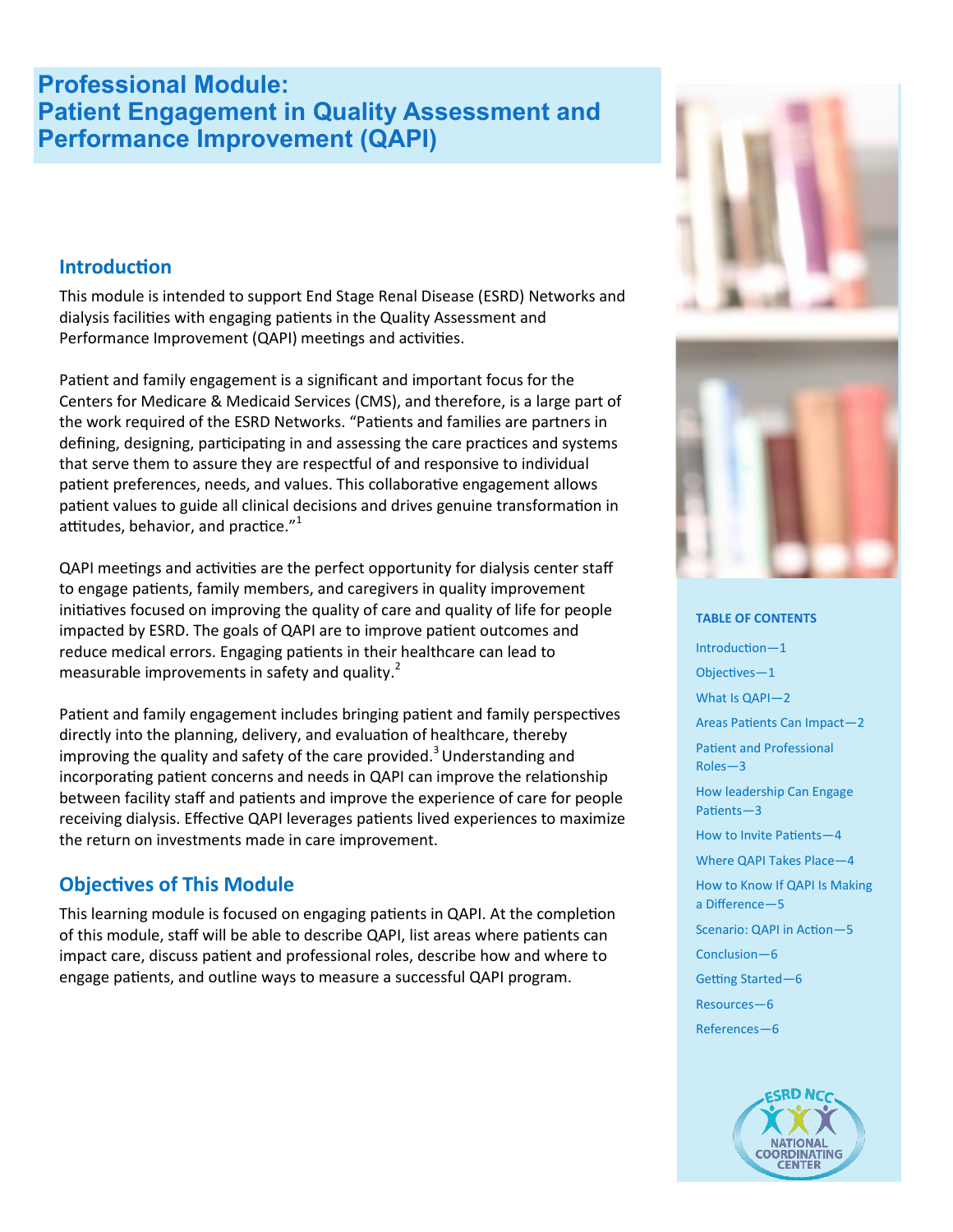# **What Is QAPI?**

QAPI merges quality assessment (QA) and performance improvement (PI) into a comprehensive approach to quality management. QA is the process of meeting standards and ensuring care reaches an acceptable level. PI is the proactive, continuous study of processes with the intent to identify opportunities and test new approaches to fix the underlying causes of persistent, systemic problems. Data-driven QAPI programs may be customized to facility needs. Key steps include:

- Identifying the problem and defining the goal
- Deciding on a measurement to monitor improvement
- Brainstorming solutions based on barriers and root causes
- Planning an intervention
- Using Plan-Do-Study-Act (PDSA) to implement the improvement project

While many different performance improvement tools are available, the PDSA model is one of the most utilized tools for the QAPI process. The PDSA cycle is a method of testing change by planning the change, implementing it, observing the results, and acting on what was learned. PDSA cycles are rapid tests of change. Often referred to as the Model for Improvement,<sup>4</sup> PDSA addresses three basic questions:

- What are we trying to accomplish?
- How will we know that change is an improvement?
- What change can we make that will result in improvement?

The simple and straightforward approach is conducive to patient engagement and rarely entails the need for consultants or outside personnel to help solve the problem. Once the dialysis staff and patients identify an area of improvement, the team can easily follow the PDSA cycle approach.

#### **Areas Patients Can impact at QAPI Meetings**

Patient involvement in QAPI meetings should include, but not be limited to, the following components:

| <b>Patient Concerns</b>                                                                                                                                                                                                                                                                    | <b>Clinical Care</b>                                                                                        | <b>Facility Management</b>                                                                                                             |
|--------------------------------------------------------------------------------------------------------------------------------------------------------------------------------------------------------------------------------------------------------------------------------------------|-------------------------------------------------------------------------------------------------------------|----------------------------------------------------------------------------------------------------------------------------------------|
| Diet and nutrition<br>$\bullet$<br>Fluid management<br>Patient satisfaction and griev-<br>ances<br>Individualized patient goals and<br>approaches to care<br>Scheduling flexibility<br>Travel requirements and trans-<br>portation availability<br>Lobby Days and patient orienta-<br>tion | <b>Nutritional status</b><br>Vascular access<br>Medical injuries and<br>medical errors<br>Infection control | Emergency preparedness<br>$\bullet$<br>Access to home dialysis and<br>٠<br>transplant education<br>Fistula and catheter education<br>٠ |

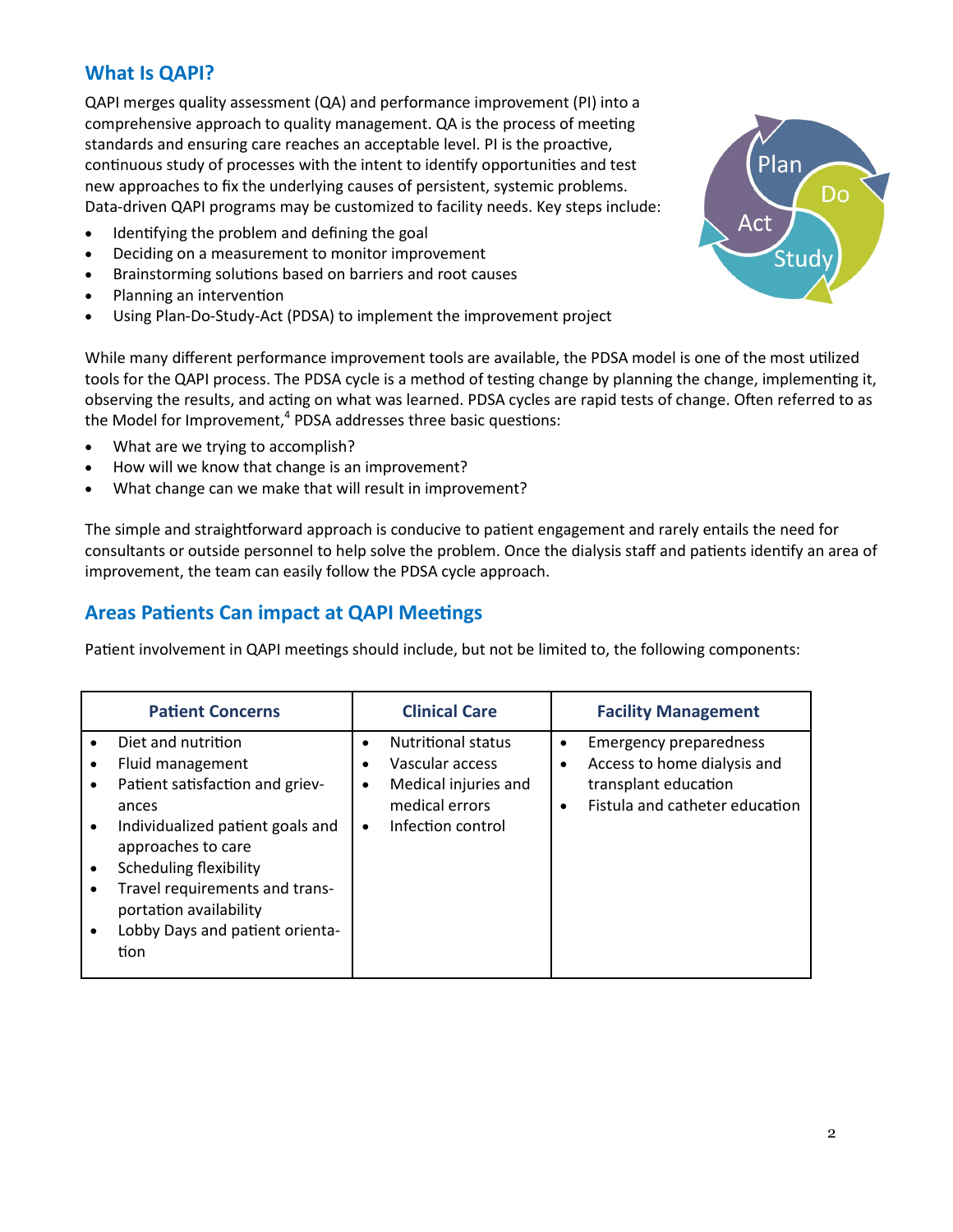# **Patient and Professional Roles in QAPI**

A QAPI culture fosters the active participation of patients, family members, and caregivers as well as all staff members and Medical Directors. Roles for each are described in this section.

#### **Patients, Family Members, and Caregivers:**

- Patients are subject matter experts about the care that is being provided in the dialysis facility. They can provide suggestions and recommendations on improving care, safety, access to care, and outcomes. Examples of areas on which they can have an impact include safety measures, infection control processes, ways to reduce missed treatments, and patient satisfaction in the dialysis facility. Suggestions might include providing a hand sanitizer station in the waiting room or installing safety grab bars in the restrooms.
- Family members and caregivers are also essential to the QAPI process. Family members hear and learn about facility activities through the eyes of the patient. Family members can assist in confirming events, correcting misunderstood information, and supporting positive improvements in care, staff and patient communication, and facility management.

#### **Facility Staff:**

- Each facility staff member has a different role in the QAPI meeting related to his or her role in the facility. For example, the nurse may report on the anemia management progress and hospitalizations, the social worker may review grievances and missed treatments, and the dietitian may discuss the overall nutritional status of the patients.
- Patient care technicians (PCTs) also play a role in the QAPI meetings. Because of their close connection to patients and the amount of time they spend on the floor in the dialysis facility, PCTs are instrumental in QAPI projects. They can bring forth concerns they observe or discover through their interactions with patients.
- Staff members working as a team, engage in open, respectful dialog to find solutions for easy and complex problems.

#### **Medical Director:**

- The medical director is a pivotal part of the QAPI committee. He or she acts as the senior clinical leader in a dialysis facility and is responsible for both communicating and listening to the medical staff in the determination of clinical policies.
- The medical director is responsible for the clinical strength of the interdisciplinary team members, including nursing staff, PCTs, dieticians, social workers, and any other ancillary staff that interact with the patients.
- The medical director should include leadership that affects the patients' experience of care and quality of life.
- The medical director sets the tone and culture for all staff that work with patients in the facility.<sup>5</sup>

## **How Leadership Can Engage Patients in QAPI**

A culture to support QAPI efforts begins with the dialysis facility leadership. Leadership and involvement from the top, including the medical director and facility administrator, are essential to facility staff adoption of a quality culture. Ways that dialysis center leaders can engage patients in the QAPI process include<sup>6</sup>:

- Provide resources for QAPI.
	- $\Diamond$  Allow meetings to happen during working hours and when patients are at the center.
	- $\Diamond$  Encourage patients to come prepared with his/her own topics for discussion.
- Create a culture of inclusiveness between patients, family members, and dialysis facility staff.
	- $\Diamond$  Include an open-door policy.
	- $\Diamond$  Emphasize open communication across shifts and between all staff members.
	- $\Diamond$  Ensure that people do not feel judged for bringing their concerns forward.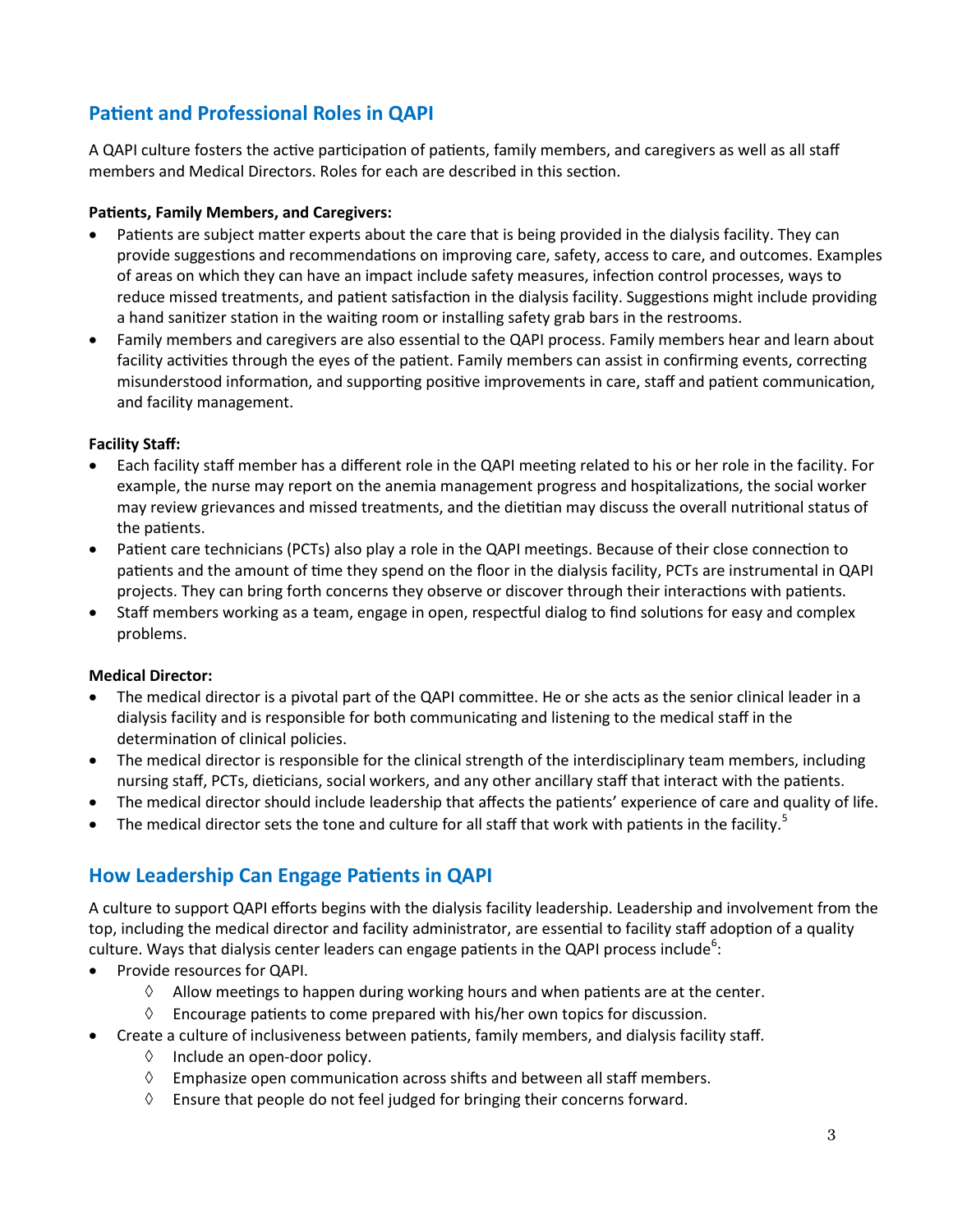

### **How Leadership Can Engage Patients in QAPI (continued)**

- Implement and use a feedback cycle.
	- $\Diamond$  Check in with patients, family members, and caregivers often to obtain their feedback about the improvement strategies implemented by the QAPI committee.
	- $\Diamond$  Seek feedback every step of the way. Create a suggestion box and place it in the lobby. Allow people to respond anonymously.
- Develop meeting content inclusive of clearly capturing the patient perspective by using phrases such as:
	- $\Diamond$  From your perspective, what are the challenges to change
	- $\Diamond$  What do you think would be the best way to approach
	- Based on the information we have shared with you today, what do you believe patients would want to know about this topic?

### **How to Invite Patients to QAPI**

Every voice matters! Including patients in QAPI meetings creates a method to obtain feedback on care and services offered by the dialysis facility and obtain input on quality, safety, access to care, and other critical areas affecting patients. To engage patients, staff can:

- Share the purpose of the meeting and explain why patients are being invited.
	- Use statements such as, *Attending the QAPI meeting gives you an opportunity to share your ideas with the team. We want to hear and understand your perspective,* to personalize the patient's experience and knowledge.
- Make the invitation special and provide it in writing.
	- $\Diamond$  Briefly describe the goal of the meeting and how patient engagement in the meeting brings value to the meeting. Provide the meeting date, time, and location.
	- $\Diamond$  Use testimonials on the invitation from patients who have attended a QAPI meeting.
- Review the role the patient will play in the QAPI meeting.
	- $\lozenge$  Offer suggestions for improved patient involvement.
	- $\Diamond$  Encourage the patient to bring forth his/her personal experience and perspective.

### **Where QAPI Takes Place**

Most QAPI meetings take place at the facility in a conference room where the QAPI committee can gather to discuss and review the quality initiatives. When planning to invite patients and family members to the QAPI meetings, staff should consider alternative options, such as calling in to the meeting. As well, many patients have become proficient with using platforms such as Zoom™ or WebEx for meetings. Although patients won't be involved in the entire meeting, they should be informed that they are participating in a portion of the meeting agenda. This will help ease the transition of the patient in and out of the meeting.





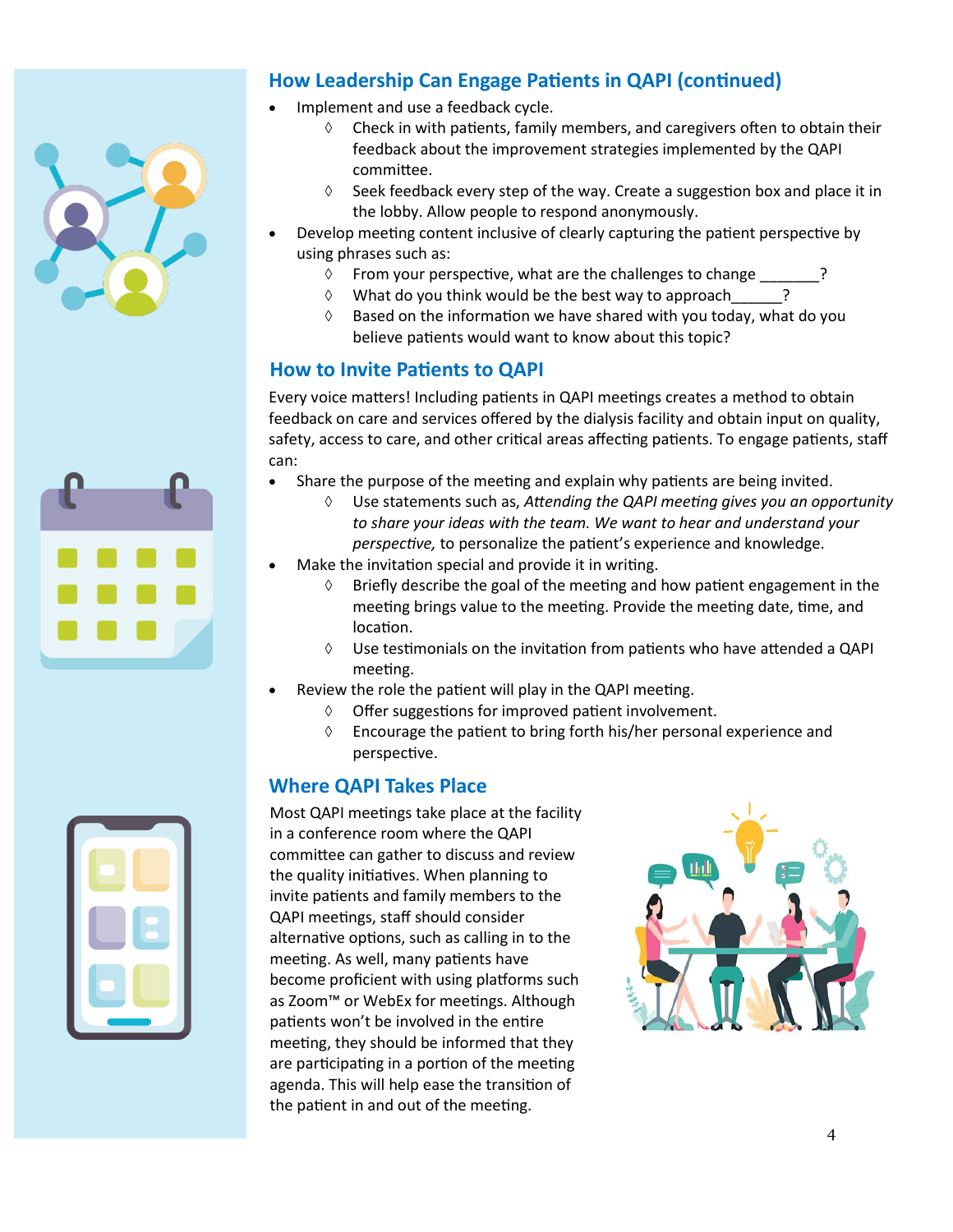### **How to Know If QAPI Is Making a Difference**

Part of the QAPI process is to track and trend data and outcomes. The QAPI committee sets goals for each metric and incorporates discussion and progress toward meeting the goals into every QAPI meeting. If certain measures are not improving or meeting the target, then the facility must implement a performance improvement plan. For example, the facility goal may be to have 35% of the patients on a transplant waitlist. Every month at the QAPI meeting, the team reviews the transplant log to identify barriers that are preventing patients from becoming active on the transplant waitlist, such as missed appointments. If the goal is not met, root causes are identified and interventions are implemented until the goal is met. The facility must also address individual patients who are not meeting the goal in the patient's plan of care. Posting QAPI metrics on a bulletin board and or sharing results in the patient's newsletters are great ways to share progress toward facility goals with patients.

#### **Scenario: QAPI In Action**

The scenario below illustrates how a QAPI committee might develop an action plan in response to lack of patient handwashing before and after treatment. The response shows how facility staff engaged patients to resolve the lack of handwashing and mitigate future occurrences while simultaneously sustaining the improvement over time. The activities described are representative of the types of improvement plans to which patients can contribute and assist with monitoring in real time. It addresses the problem and takes steps to prevent recurrence of the situation.

**Scenario:** The dialysis staff noticed that patients were not washing their hands when they arrived at and left the facility. They reported their observations to the clinical manager. The clinical manager decided to perform some handwashing audits and found that only 50% of the patients were consistently washing their hands. This was discussed at the monthly QAPI meeting. The group decided to perform a root cause analysis by soliciting feedback from all the patients. The questions were:

- Why might patients not wash their hands before and after dialysis treatments?
- What could the facility do to improve handwashing?

There were three main themes that emerged from the questionnaire:

- Nobody told them they needed to wash their hands.
- Patients did not understand the importance of handwashing.
- The facility did not have enough sinks and/or hand sanitizer stations available.

The QAPI committee invited two patients to the meeting and reviewed the responses from the questionnaire. After the clinical manager presented the findings, she asked the patients what would be needed to improve handwashing compliance in their facility. Their suggestions were as follows:

- Provide education to the patients that includes proper handwashing techniques and an overview of the infection control policy.
- Install two more sinks and six more hand sanitizer stations in the treatment room.
- Establish a goal that 75% of patients will wash their hands pre- and post-dialysis by the end of four weeks.
- Perform initial handwashing audits (before the intervention) and again in four weeks to evaluate the effectiveness of the plan.

The facility was able to achieve a compliance rate of 90%. To sustain the compliance, the staff will be performing handwashing audits every quarter, and the results will be included as part of the QAPI meetings. The initial feedback from the questionnaire and the quarterly handwashing audit results were posted on the patient bulletin board in the waiting room and included in the facility patient newsletter.